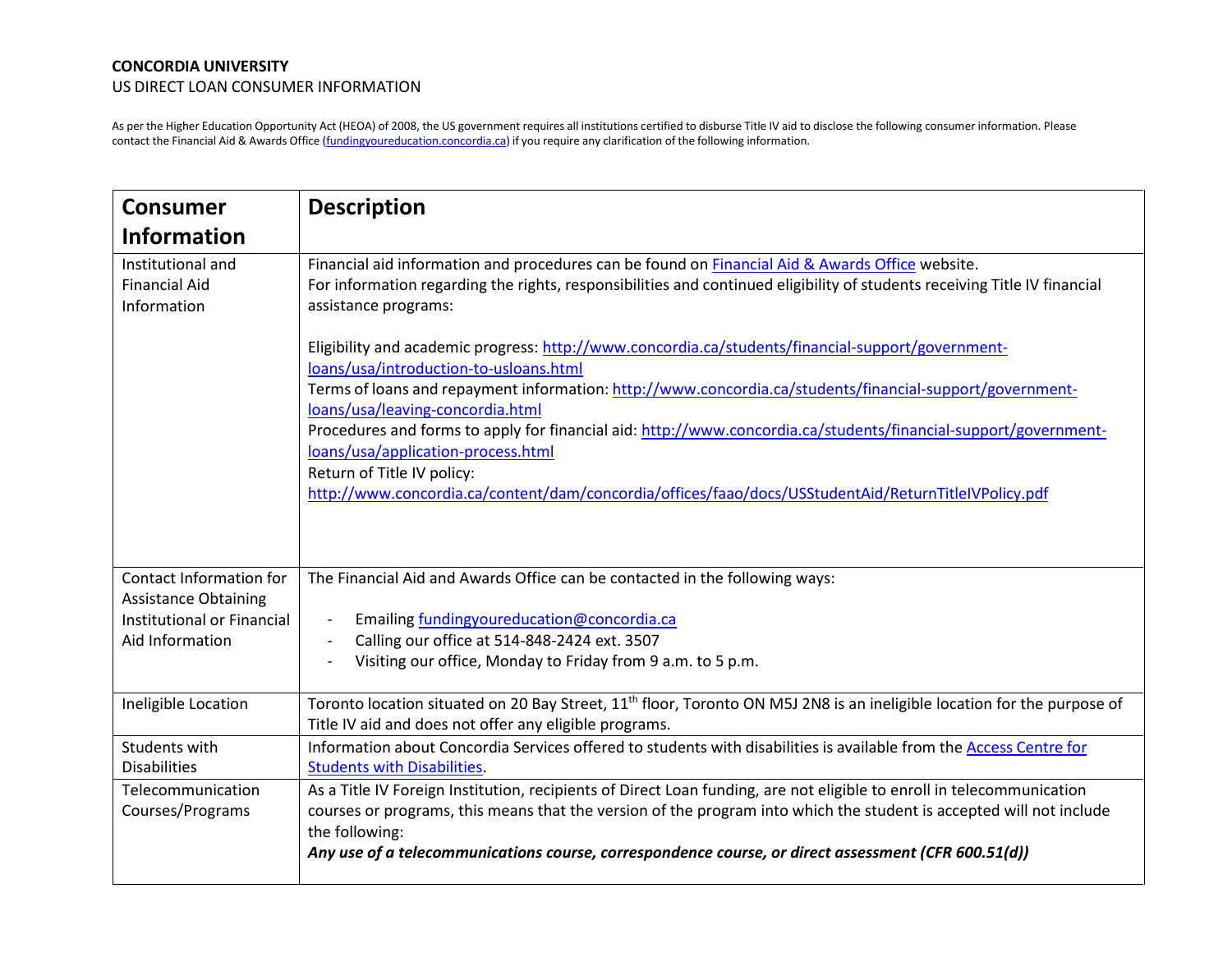| Nondegree Programs                     | As a Title IV Foreign Institution, recipients of Direct Loan funding, are not eligible to enroll in nondegree programs.                                                                                                                                                                                                                                                                                                                                                                                                                                                                                                                                                                                                                                                                                                                                                                  |
|----------------------------------------|------------------------------------------------------------------------------------------------------------------------------------------------------------------------------------------------------------------------------------------------------------------------------------------------------------------------------------------------------------------------------------------------------------------------------------------------------------------------------------------------------------------------------------------------------------------------------------------------------------------------------------------------------------------------------------------------------------------------------------------------------------------------------------------------------------------------------------------------------------------------------------------|
| <b>First Professional</b><br>Programs  | As a Title IV Foreign Institution, recipients of Direct Loan funding, are not eligible to enroll in first professional programs.                                                                                                                                                                                                                                                                                                                                                                                                                                                                                                                                                                                                                                                                                                                                                         |
|                                        | First-professional degrees represent a category of qualifications in professional subject areas that require students to<br>have previously completed specified undergraduate coursework and/or degrees before enrolling. They are<br>considered graduate-level programs in the U.S. system because the follow prior undergraduate studies, but they are<br>in fact first degrees in these professional subjects. Holders of first-professional degrees are considered to have an<br>entry-level qualification and may undertake graduate study in these professional fields following the award of the<br>first-professional degree. Several of these degrees use the term "doctor" in the title, but these degrees do not<br>contain an independent research component or require a dissertation (thesis) and should not be confused with PhD<br>degrees or other research doctorates. |
| <b>Foundation Programs</b>             | As a Title IV Foreign Institution, recipients of Direct Loan funding, are not eligible to enroll in foundation programs.                                                                                                                                                                                                                                                                                                                                                                                                                                                                                                                                                                                                                                                                                                                                                                 |
|                                        | A foundation program is a non-degree program that caters to students who wish to develop the necessary<br>background for further study in undergraduate degree program.                                                                                                                                                                                                                                                                                                                                                                                                                                                                                                                                                                                                                                                                                                                  |
| U.S. student admissions<br>requirement | U.S. students must have a high school diploma or equivalent to be admitted.                                                                                                                                                                                                                                                                                                                                                                                                                                                                                                                                                                                                                                                                                                                                                                                                              |
|                                        | https://www.concordia.ca/admissions/undergraduate/international/usa.html                                                                                                                                                                                                                                                                                                                                                                                                                                                                                                                                                                                                                                                                                                                                                                                                                 |
| <b>Cost of Attendance</b>              | Information regarding the cost of tuition, fees, mandatory health insurance and student housing please refer to Fees.<br>Other expenses such as books and housing can be estimated based on the undergraduate admissions page:<br>https://www.concordia.ca/admissions/undergraduate/costs-aid.html                                                                                                                                                                                                                                                                                                                                                                                                                                                                                                                                                                                       |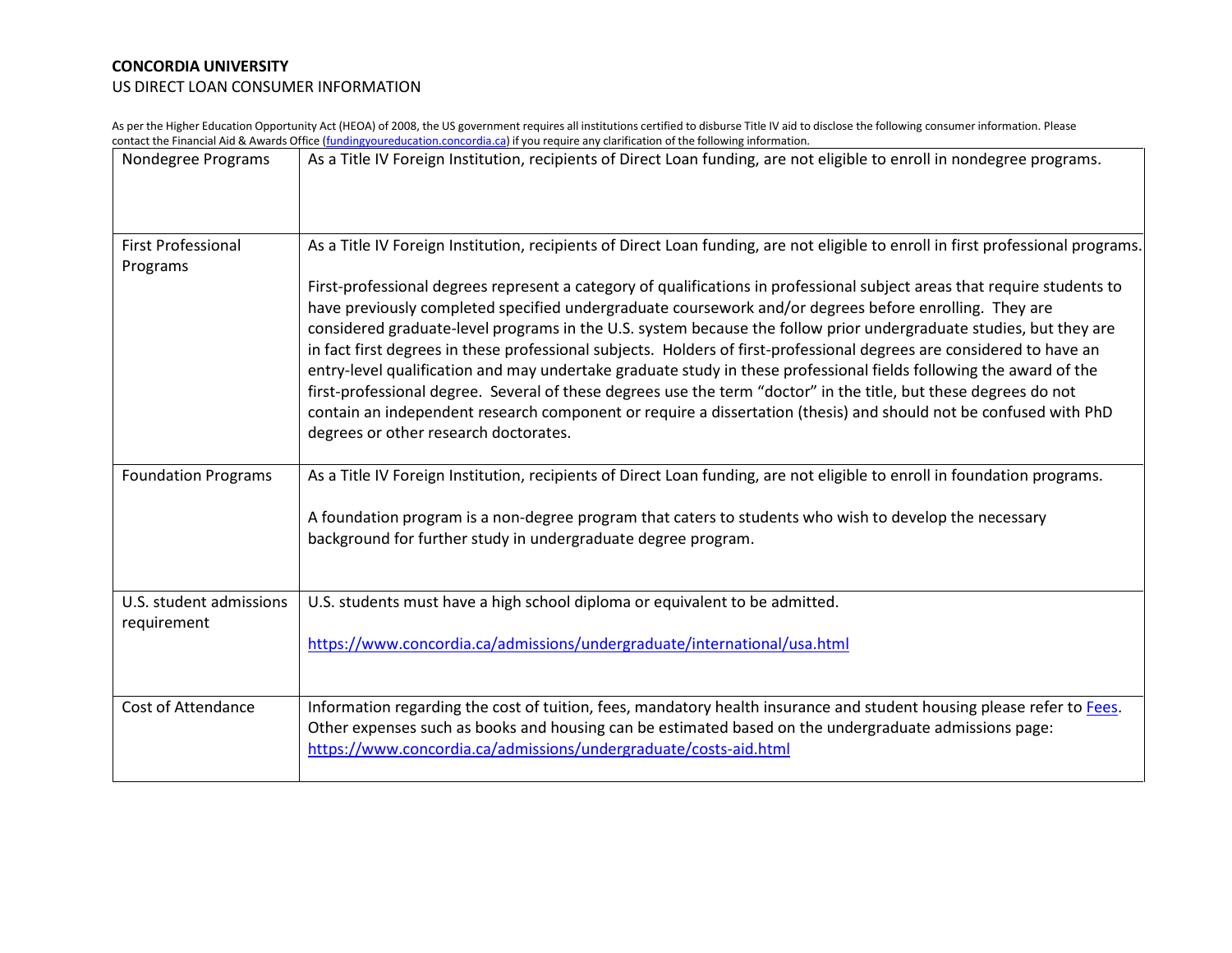| Refund Policy,            | Information regarding the institution refund policy and course withdrawals please refer to:                              |
|---------------------------|--------------------------------------------------------------------------------------------------------------------------|
| Requirements for          | http://www.concordia.ca/admissions/tuition-fees/how-fees-are-billed/undergraduate/refunds.html and                       |
| Withdrawal and Return     | http://www.concordia.ca/admissions/tuition-fees/how-fees-are-billed/graduate/refunds.html                                |
| of Title IV Financial Aid | Information regarding Academic withdrawals and the Return of Tile IV Financial Aid:                                      |
|                           | https://www.concordia.ca/content/dam/concordia/offices/faao/docs/USStudentAid/R2T4%20Policies%20and%20Proce              |
|                           | dures%2012022016.pdf/subassets/R2T4PoliciesandProcedures08302021.pdf                                                     |
|                           |                                                                                                                          |
|                           | The student's withdrawal date is the midpoint of the payment period or, if applicable, the last date of academic         |
|                           | attendance as determined by the institution's attendance records. (Date of Determination: must determine the             |
|                           | withdrawal date no later than 30 days after the end of the earlier of (1) the payment period or the period of enrollment |
|                           | (as applicable), (2) the academic year, or (3) the student's educational program.)                                       |
|                           |                                                                                                                          |
|                           | The official university withdrawal policy for undergraduates please see: <u>Academic Information: Definitions and</u>    |
|                           | Regulations - Section 16 (16.1.5).                                                                                       |
|                           | For withdrawal policies for Graduate student please refer to the Graduate Calendar                                       |
| <b>Academic Programs</b>  | For information on academic programs offered at Concordia University, please refer to the admissions website:            |
|                           | http://www.concordia.ca/admissions.html                                                                                  |
|                           |                                                                                                                          |
|                           | A list of all current degree programs and other educational training programs can be found in the University Calendar    |
|                           | and websites:                                                                                                            |
|                           | Undergraduate: https://www.concordia.ca/academics/undergraduate/calendar.html and                                        |
|                           | https://www.concordia.ca/academics/undergraduate.html                                                                    |
|                           | Graduate: https://www.concordia.ca/academics/graduate/calendar/current.html and                                          |
|                           | https://www.concordia.ca/academics/graduate.html                                                                         |
|                           |                                                                                                                          |
|                           | In addition, you may also refer to the Board of Governors and Senate websites.                                           |
|                           | For information regarding the university's accreditation, licensure or approvals please see the University Charter and   |
|                           | By-Laws. https://www.concordia.ca/about/administration-governance/board-senate/charter.html                              |
|                           |                                                                                                                          |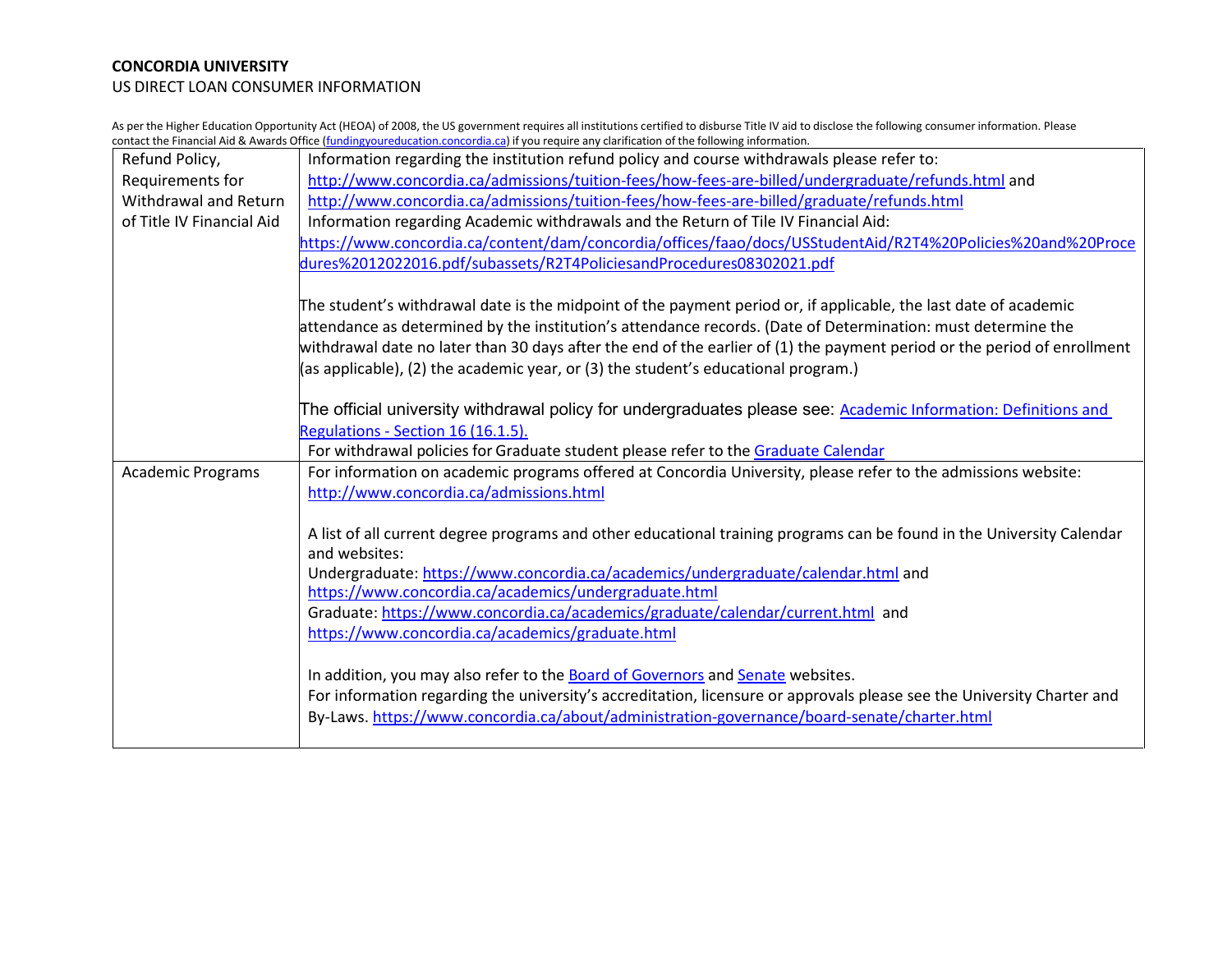| Institution                     | For a list of designated institution personnel regarding the individual departments please see the                    |
|---------------------------------|-----------------------------------------------------------------------------------------------------------------------|
| Information                     | following: Financial Aid & Awards:                                                                                    |
|                                 | http://www.concordia.ca/directories.html?f=search&s1=16&s2=17&s3=8&fname=&lname=&ptitle=&email=&depart                |
|                                 | m=financial+aid☎=&building=&start=0                                                                                   |
|                                 |                                                                                                                       |
|                                 | School Information: http://www.concordia.ca/admissions/recruitment/contact-a-recruiter.html                           |
|                                 |                                                                                                                       |
|                                 | Information on Completion or Graduation Rates: https://www.concordia.ca/about/fast-facts.html                         |
|                                 |                                                                                                                       |
|                                 | School Security Policies and Crime Statistics: https://www.concordia.ca/campus-life/security.html                     |
| <b>Instructional Facilities</b> | A full list of all university facilities including instructional, laboratory and other building can are listed on the |
|                                 | following site: https://www.concordia.ca/maps/buildings.html                                                          |
|                                 |                                                                                                                       |
| Faculty                         | A list of all faculty members is included in the university calendar                                                  |
|                                 | https://www.concordia.ca/academics/undergraduate/calendar.html and on each of the faculty websites:                   |
|                                 |                                                                                                                       |
|                                 | Faculty of Arts and Science: https://www.concordia.ca/artsci/about/chairs-faculty-staff.html                          |
|                                 | Gina Cody School of Engineering and Computer Science: https://www.concordia.ca/ginacody/about/faculty-                |
|                                 | members.html                                                                                                          |
|                                 | Faculty of Fine Arts: https://www.concordia.ca/finearts/about/faculty.html                                            |
|                                 | John Molson School of Business: https://www.concordia.ca/jmsb/research/faculty.html                                   |
| Principles of Excellence        | The University can process applications for US Department of Veterans Affairs (VA) funding (also known as the GI Bill |
| for Educational                 | or Post 9/11 Bill) and can complete and submit certificates of enrolment to the VA.                                   |
| <b>Institutions Serving</b>     |                                                                                                                       |
| Service Members,                | Principles of Excellence Waiver Request in Progress for 2021-2022.                                                    |
| Veterans, Spouses and           |                                                                                                                       |
| other Family Members            |                                                                                                                       |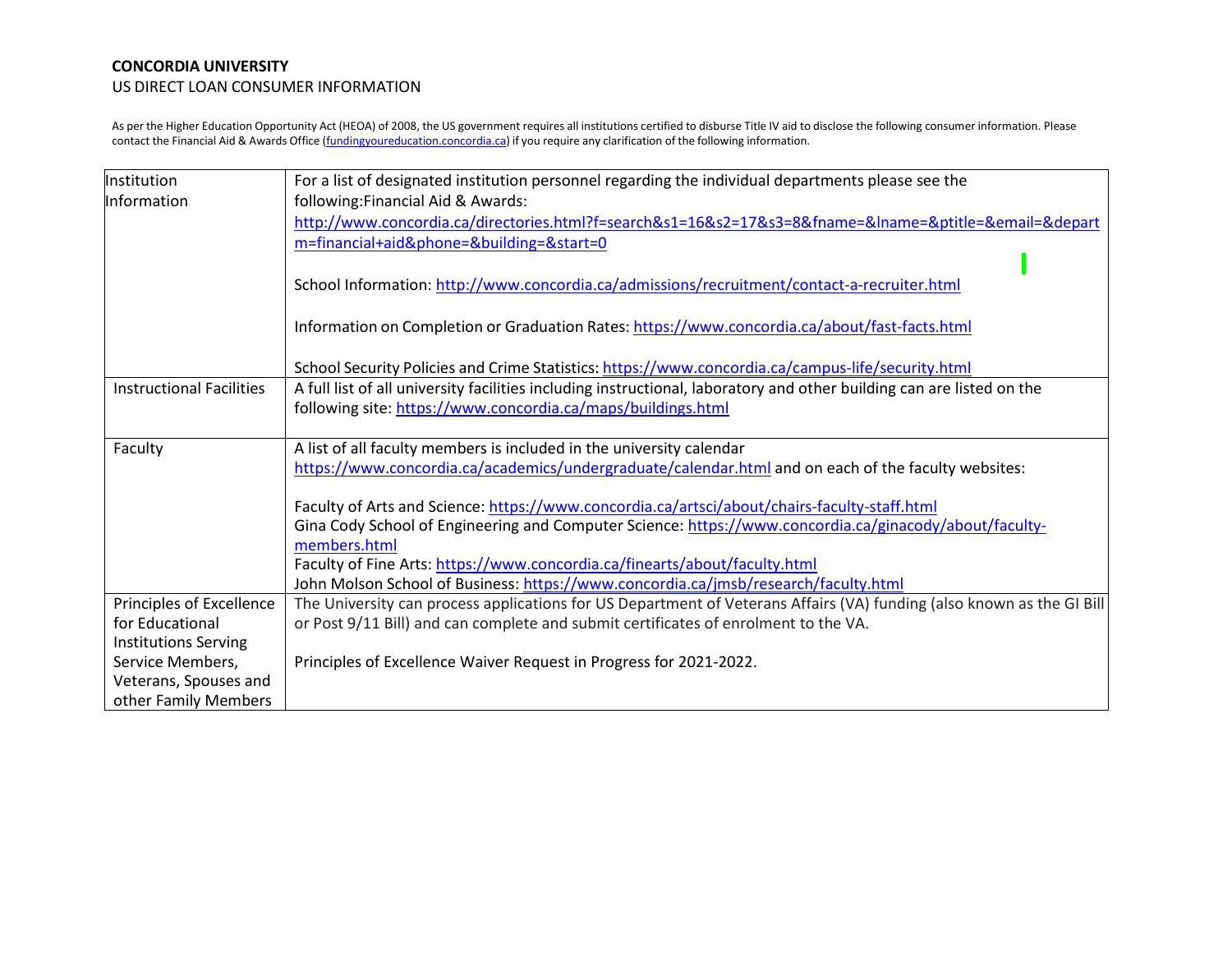| <b>Textbook and Course</b>    | For information on the Concordia Bookstore and textbooks please see Campus Retail Stores:                                 |
|-------------------------------|---------------------------------------------------------------------------------------------------------------------------|
| Schedule Information          | https://stores.concordia.ca/                                                                                              |
|                               | For information regarding the course schedule please see Course registration and then view your MyConcordia portalto      |
|                               | see your required booklist.                                                                                               |
| <b>FERPA (Privacy Laws</b>    | Policy, protocol and guidelines that Concordia University has in place to help protect privacy:                           |
| and Regulations)              | http://www.concordia.ca/content/dam/common/docs/policies/official-policies/New-Access-Guidelines.pdf                      |
|                               |                                                                                                                           |
|                               |                                                                                                                           |
| Safeguarding Customer         | Policy, protocol and guidelines that Concordia University has in place to help protect privacy:                           |
| Information                   | http://www.concordia.ca/content/dam/common/docs/policies/official-policies/SG-9.pdf                                       |
| <b>Student Loan</b>           | Please see the information published by the U.S Department of Education can be found via Federal Direct Loans - U.S.      |
| Information Published by      | <b>Department of Education</b>                                                                                            |
| the U.S Departmentof          |                                                                                                                           |
| Education                     | Concordia University can also supply prospective and current students at any time with information pertaining to loan     |
|                               | availability, student rights and responsibilities and educational institutions under the Title IV program as published by |
|                               | the U.S Department of Education.                                                                                          |
| <b>National Student Loan</b>  | Concordia University reports student program and registration status regularly throughout the academic year. The          |
| Data System (NSLDS)           | NSLDS system is accessed at the following link: https://www.nsldsfap.ed.gov/nslds FAP/                                    |
| <b>Entrance Counselling</b>   | All Title IV loan borrowers (including PLUS loans) at Concordia University are required to complete Entrance              |
| For Student Loan              | Counselling prior to receiving loan funds. Entrance Counselling describes the rights and obligations of borrowers and     |
| <b>Borrowers and Master</b>   | may answer many questions you may have about loans, it may be completed at StudentLoans.gov. For more                     |
| <b>Promissory Note</b>        | information see: http://www.concordia.ca/students/financial-support/government-loans/usa/eligibility-and-                 |
|                               | preparations.html                                                                                                         |
|                               |                                                                                                                           |
|                               | Students must complete a Direct Loan Master Promissory Note (MPN). This is a binding legal document in which you          |
|                               | agree to repay your loan under certain terms. Borrowers outside of the US need to submit an MPN every year. The D         |
|                               | Direct Loan Master Promissory Note is e-signed here: https://studentaid.gov/mpn                                           |
|                               |                                                                                                                           |
| <b>Disbursement for Books</b> | Disbursements are made on a per term basis please see the following for more information:                                 |
| and Supplies                  | https://www.concordia.ca/students/financial-support/government-loans/usa/application-process.html                         |